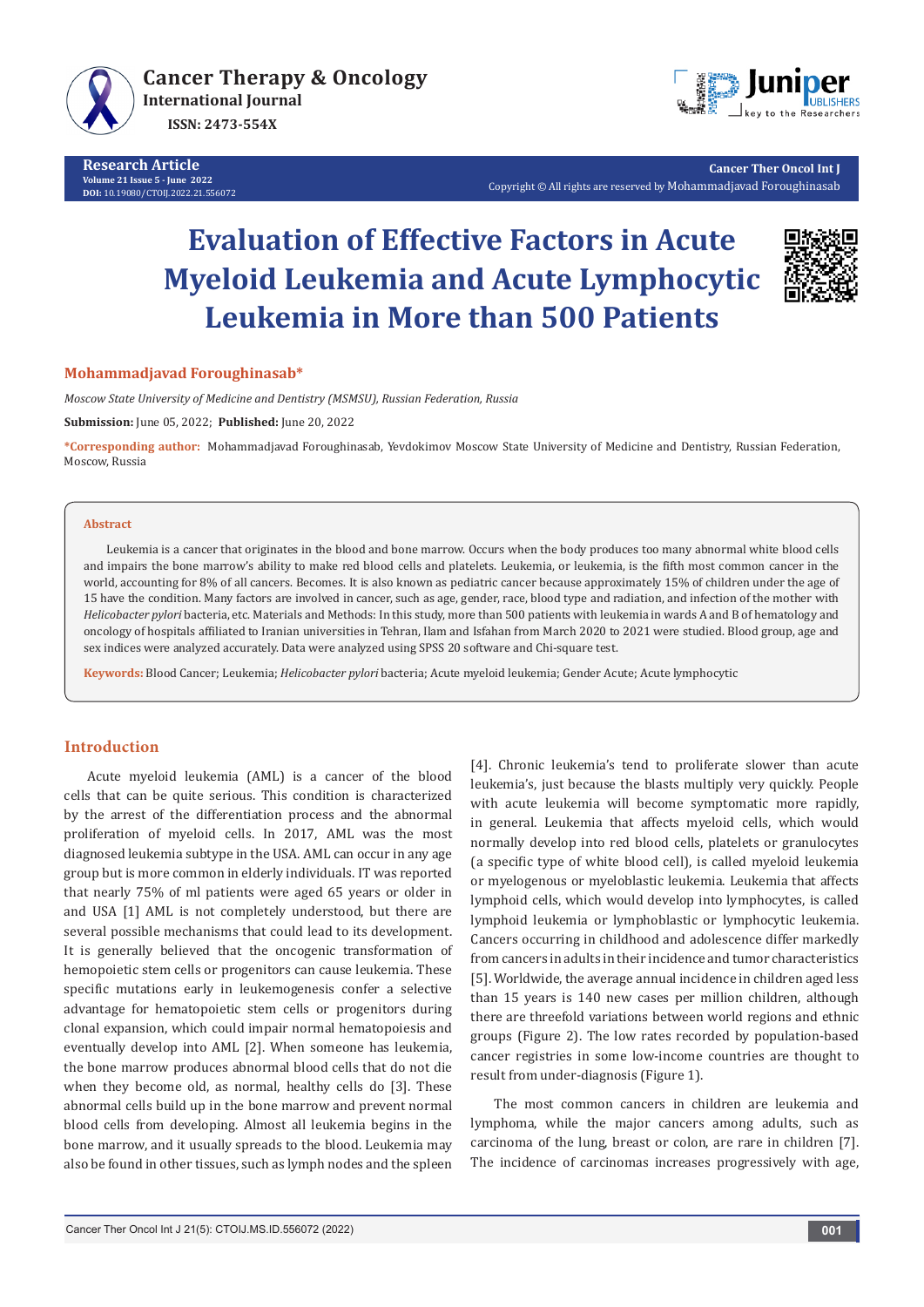and together with lymphomas or germ cell tumors they become the most common cancers in adolescents aged 15–19 years, with the overall incidence rate rising to 185 per million. In contrast, the incidence of embryonal tumors, such as neuroblastoma, retinoblastoma, and nephroblastoma is very low in adolescents (Figure 2). Diagnosing leukemia in its earliest stages can improve a patient's prognosis, so it is important to be tested as soon as possible if leukemia is suspected.



**Figure 1:** Percentage (%) of the population in which the frequency of cancer is measured on each continent in children (age 0-14 years) and adolescents (age 15-19 years) [6].



Blood cancers or leukemia's account for about 8% of the total cancer population and have been named the fifth most common cancer in the world. Hematopoietic cancers of the body, including bone marrow and the lymphatic system, are made up of white blood cells and lymph. White blood cells usually grow and divide in a controlled way according to the needs of the body. However, leukemia disrupts the process and takes the growth of blood

**002**

cells out of control. In acute leukemia, the bone marrow is very large produces immature white blood cells as well as normal production white blood cells stop, leading to loss of ability of the body in fights against the diseases [8,9].

Leukemia cells affect the other types of blood cells that are made by the brain bones, including red blood cells and platelet.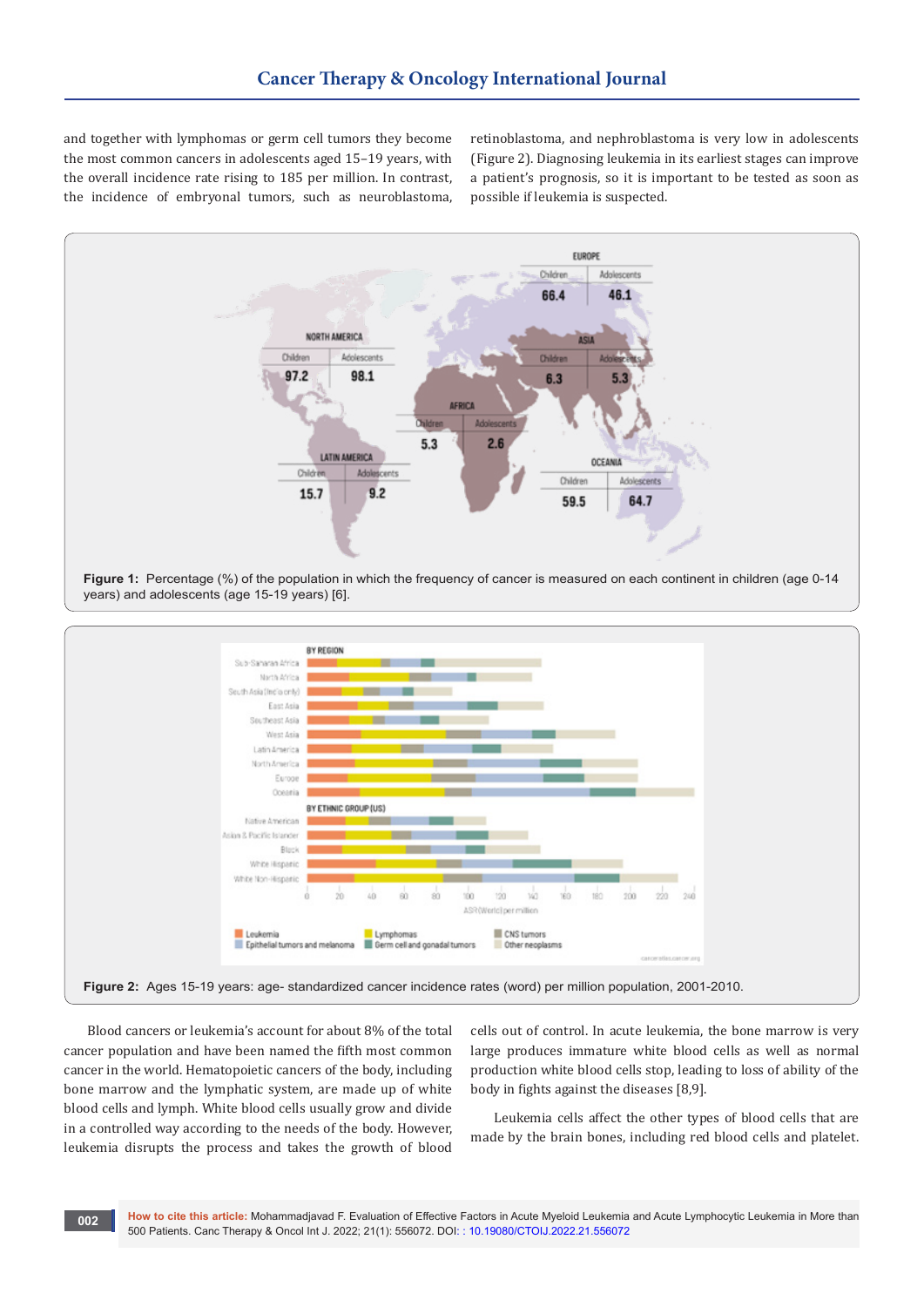Leukemia disease, as most people think, is not just for children. This disease includes four types and several sub-types, only some of which are common among children. The treatment of leukemia is very complex and depends on the age, health status, type of leukemia, and extent of its spread) [10]. Acute myelogenous leukemia (AML) comprises a heterogeneous group of diseases defined by specific morphologic, genetic, and clinical characteristics. Identification of recurrent cytogenetic abnormalities and somatic mutations within the AML genome has proven useful in delineating AML prognosis and have thereby been incorporated into the World Health Organization classification of myeloid leukemias [1,2]. Unlike other cancers, leukemia is not a solid tumor that the doctor can remove with surgery. The bone marrow is the source of this problem. Therefore, the treatment of leukemia is complicated. There is growing evidence that a subset of AML cells, comprised of early stem/progenitor cells termed leukemic stem cells (LSCs), give rise to the leukemic blast. Inadequate eradication of the LSC population is thought to contribute to the high incidence of relapse and poor OS observed in AML. Recent data have highlighted subtle molecular differences between normal hematopoietic stem cells (HSCs) and LSCs that serve as targets for therapeutic intervention, including genetic and epigenetic alterations, dependence on survival pathways, and levels of reactive oxygen species [11,12] Acute myeloid leukemia (AML) is cancer that affects the myeloid cells, which are cells that give rise to certain types of white blood cells. Acute lymphocytic leukemia (ALL) is cancer that affects the lymphocytes, which are one of the primary white blood cells in the immune response [13].

The therapies that are currently being used to treat leukemias such as chemotherapy treatment (which is the most common type of treatment for leukemia, depending on the type of leukemia, may be a medication or a combination of different medications), biotherapy (or immunotherapy that strengthens the immune system against cancer and inhibits its progress), kinase inhibitors (the first treatment for chronic bone marrow leukemia was). These inhibitors inhibit known proteins in the occurrence of a variety of different cancers. They play a role when the patient's bone marrow is replaced by a healthy, harmonized bone marrow.

## **Results**

**Variable Abundance Credit percentage Cumulative percentage Cancer** AML AML 254 50/47 43/87 ALL 220 220 27/60 278/07 Lymphoma (1985/59) 36 7/54 7/54 85/59 Sarcoma (18 18 4/24 89/85 Borcit (1990) 5 1/18 91/03 **Illness** NDS MDS 21 4/95 95/98 Hodgkins 9 2/12 98/1 NHL 100/0 Total 100/0

**Table 1:** Variation of individuals by type of leukemia.

In some cases, the bone marrow can also be transplanted. High amounts of chemotherapy or radiation therapy during treatment. Stem cell transplantation is like bone marrow transplantation. The difference is that cells are taken from stem cells. Physicians say this treatment is preferable to bone marrow transplantation because patients have a shorter recovery time and are less likely to become infected. The purposes of this study are to investigate the effects of factors like age, sex, and blood type on different types of leukemia.

## **Material and Methods**

In this one-year study from September 2007 to 2008, some factors such as weight, blood groups, reason for referral, type of leukemia, gender, and age in 520 patients in oncology and hematology wards at Hospital in iran, Tehran who were randomly selected were examined. Data with complete and informed moral satisfaction patients were studied and hospital officials were collected. Due to the comprehensiveness and advanced ness of this hospital, the hospitalized people are geographically dispersed, so almost all the clients were from all provinces of the country. Desired data from information forms personal and statistical patients were extracted [14], so that people at the beginning of acceptance of several personal and public questionnaires and after completing hospitalization could have their say. In this statistical population, the number of attribute data subjects was equal. Due to its prominence and importance, characteristics such as blood type, age, and gender are subject to more detailed statistical studies. However, due to the small statistical population of the study section, the collected data was divided into quantitative and qualitative categories [15]. Qualitative data including age and quantitative data including types of leukemia were collected. Blood groups were ABO, Rh, and gender. From the chi-square test used to show the relationships between quantitative and qualitative data. For ease of reporting and statistical conclusion, cancers in two categories: general AML, ALL and lymphoma; and others, including sarcoma, Borcit, MDS, NHL, and Hodgkin's were divided. Finally, data using SPSS 20 software was analyzed.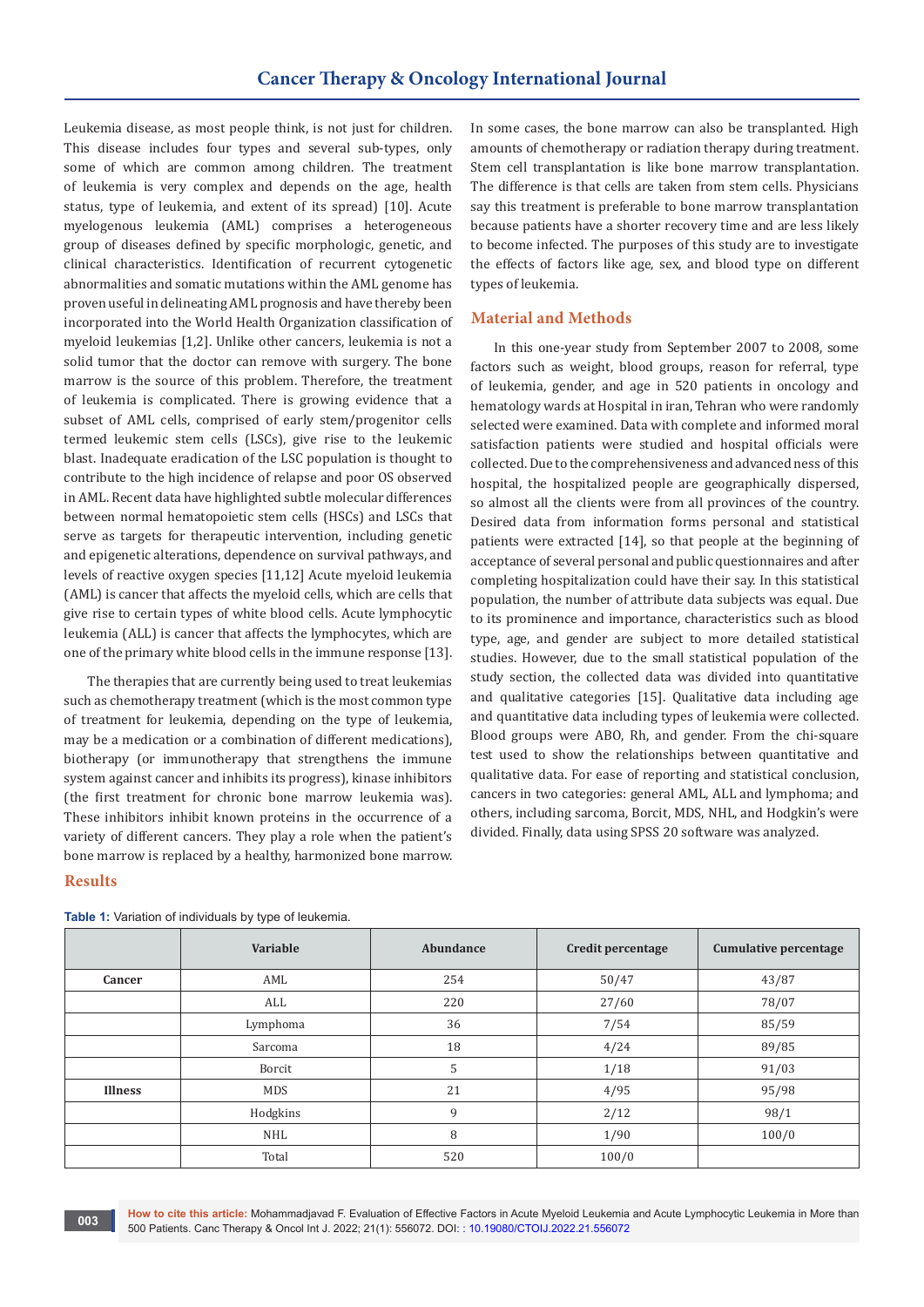## **Cancer Therapy & Oncology International Journal**

Current technological advances will allow for tailored therapeutic approaches based on a full characterization of AML tumors (Figure 3). Genomic sequencing, transcriptional profiling, flow cytometry, and metabolomics assays (e.g., evaluation for IDH1/ IDH2 mutations, stem cell immunophenotype, mitochondrial mass, and mitochondrial priming) will allow for a classification of patients and better identification of actionable therapeutic targets [16]. Each leukemia is ALL and AML have a higher frequency to other diseases and cancers (Table 1). In general, the proportion of cancer was higher in men than in women (59 to 39%) AML types had a higher incidence than other types. Two quantitative

and qualitative parameters of disease rates and gender are 88% related had (Table 2). The Rh+ blood group has a higher value in all cancer groups. In total, 80/43% of the samples had blood + Rh. Rh type and cancer type were 67% correlated (Table 3). The incidence of cancers in two blood groups, A and O, compared to others there were more groups (Table 4) shows the blood type and cancer rate. The incidence of leukemia in the age group of 12– 35 years and 30-45 years was higher. There was a high correlation (98%) of these two quantitative and qualitative parameters of age and there was a type of cancer (Table 5).



**Figure 3:** Implementation of personalized strategies to target leukemia stem cells in acute myelogenous leukemia (AML).

| <b>Type</b>  | Cancer |            | <b>Illness</b> |          |              | Chi-square test |                    |            |
|--------------|--------|------------|----------------|----------|--------------|-----------------|--------------------|------------|
| Gender       | AML    | <b>ALL</b> | <b>Other</b>   | Lymphoma | <b>Total</b> | amount          | Degrees of freedom | <b>Sig</b> |
| Male         | 161    | 67         | 59             | 53       | 340          |                 |                    |            |
| Female       | 84     | 40         | 36             | 11       | 180          | 6/029           | 3                  | 110        |
| <b>Total</b> | 254    | 120        | 59             | 36       | 520          |                 |                    |            |

| Table 2: Relationship between gender and various diseases and leukemias. |  |  |  |
|--------------------------------------------------------------------------|--|--|--|
|--------------------------------------------------------------------------|--|--|--|

**Table 3:** The Rh blood group and various diseases and leukemias.

| <b>Type</b>     | <b>Cancer</b> |            | <b>Illness</b> |          |              | Chi-square test |                       |            |
|-----------------|---------------|------------|----------------|----------|--------------|-----------------|-----------------------|------------|
| Rh              | AML           | <b>ALL</b> | <b>Other</b>   | Lymphoma | <b>Total</b> | amount          | Degrees of<br>freedom | <b>Sig</b> |
| <b>Positive</b> | 176           | 88         | 69             | 28       | 341          |                 |                       |            |
| <b>Negative</b> | 78            | 32         | 20             | 18       | 183          | 3/485           | 3                     | 363        |
| <b>Total</b>    | 254           | 120        | 59             | 36       | 520          |                 |                       |            |

**How to cite this article:** Mohammadjavad F. Evaluation of Effective Factors in Acute Myeloid Leukemia and Acute Lymphocytic Leukemia in More than 500 Patients. Canc Therapy & Oncol Int J. 2022; 21(1): 556072. DOI: : [10.19080/CTOIJ.2022.21.55607](http://dx.doi.org/10.19080/CTOIJ.2022.21.556072)2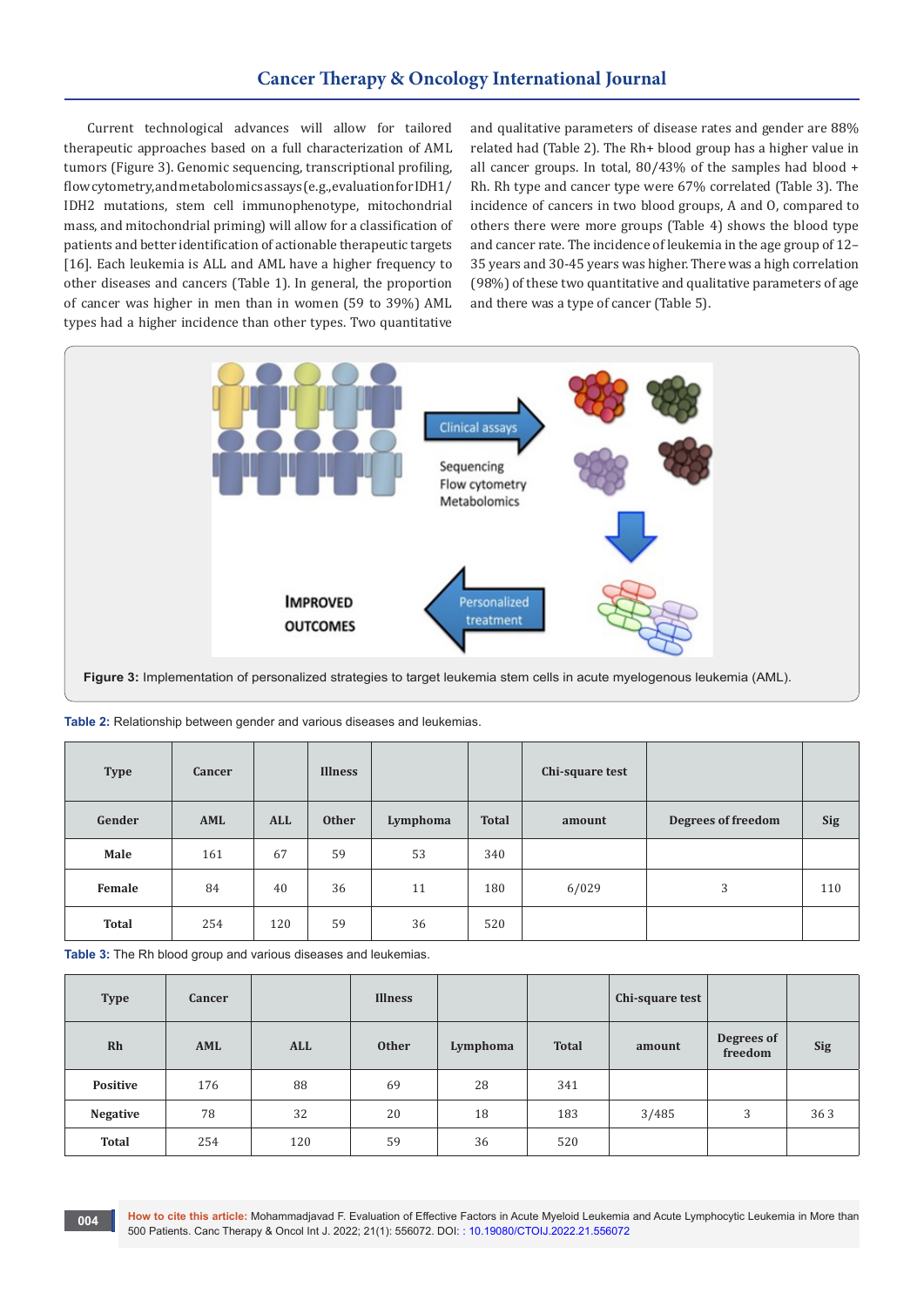| <b>Type</b>  | Cancer |            | <b>Illness</b> |          |              | Chi-square test |                       |            |
|--------------|--------|------------|----------------|----------|--------------|-----------------|-----------------------|------------|
| ABO          | AML    | <b>ALL</b> | <b>Other</b>   | Lymphoma | <b>Total</b> | amount          | Degrees of<br>freedom | <b>Sig</b> |
| A            | 79     | 37         | 19             | 9        | 144          |                 |                       |            |
| $\, {\bf B}$ | 34     | 21         | 14             | 8        | 77           |                 |                       |            |
| AB           | 43     | 26         | 14             | 9        | 92           | 5/501           | 9                     | 789        |
| $\bf{0}$     | 58     | 33         | 14             | 6        | 111          |                 |                       |            |
| <b>Total</b> | 254    | 120        | 59             | 36       | 520          |                 |                       |            |

**Table 4:** The AB blood group and various diseases, including leukemia.

**Table 5:** Relationship between age, disease type, and leukemias.

| <b>Type</b>  | Cancer |                | <b>Illness</b> |          |              | Chi-square<br>test |                       |              |
|--------------|--------|----------------|----------------|----------|--------------|--------------------|-----------------------|--------------|
| Age category | AML    | <b>ALL</b>     | <b>Other</b>   | Lymphoma | <b>Total</b> | amount             | Degrees of<br>freedom | <b>Sig</b>   |
| $0 - 15$     | 14     | 30             | $\overline{4}$ | 5        | 53           | 55/242             | 12                    | $\mathbf{0}$ |
| $15 - 30$    | 92     | 59             | 25             | 12       | 190          | 55/242             | 12                    | $\mathbf{0}$ |
| $30 - 45$    | 56     | 16             | 12             | 5        | 89           | 55/242             | 12                    | $\mathbf{0}$ |
| 45-60        | 44     | 8              | 15             | 5        | 72           | 55/242             | 12                    | $\mathbf{0}$ |
| 60-75        | 8      | $\overline{2}$ | 5              | 5        | 20           | 55/242             | 12                    | $\mathbf{0}$ |
| <b>Total</b> | 254    | 120            | 59             | 36       | 520          | 55/242             | 12                    | $\mathbf{0}$ |

## **Discussion**

Leukemia is a clonal proliferation of hematopoietic stem cells in the bone marrow. The four broad subtypes most encountered by primary care physicians are acute lymphoblastic, acute myelogenous, chronic lymphocytic, and chronic myelogenous. Acute lymphoblastic leukemia is more common in children, while other types are more common in adults. Risk factors include genetic predisposition as well as environmental factors such as exposure to ionizing radiation. Symptoms are nonspecific and include fever, fatigue, and weight loss, bone pain, bruising, or bleeding. Complete blood counts usually show increased or depressed leukocytosis and other abnormal cell lines. Patients with suspected leukemia should be referred immediately to a hematologist-oncologist [14,17]. The diagnosis is confirmed by further examination of the bone marrow or peripheral blood. Treatment may include chemotherapy, radiation therapy, monoclonal antibodies, or hematopoietic stem cell transplants. Complications of treatment include tumor lysis syndrome and serious infections caused by suppressed immune systems. Survivors of leukemia should be closely monitored for secondary malignancies, cardiac complications, and endocrine disorders such as metabolic syndrome, hypothyroidism, and hypogonadism. The five-year survival rate is highest in younger patients and in patients with chronic myelogenous leukemia or chronic lymphocytic leukemia [18].

Leukemia is a common malignancy in children and adults that occurs when changes in normal cellular regulatory processes cause uncontrolled proliferation of hematopoietic stem cells in the bone

marrow. The incidence of age-adjusted leukemia in the United States is 12.8 per 100,000 people per year [1]. The prevalence of leukemia is generally higher in whites and in men and increases with age.1, approximately one in 70 people develops leukemia. The four subtypes of leukemia most encountered by primary care physicians are: acute lymphoblastic, acute myelogenous, chronic lymphocytic, and chronic myelogenous. Family physicians must be able to diagnose common manifestations of leukemia, make an initial diagnostic evaluation, and understand how to care for leukemia survivors.

According to statistics published in 2018 by the statistics and treatment organization for US leukemia, different types of leukemia do not affect men and women equally (10) this ratio is quite different in different countries, and the scales have tipped towards men; the reason for this difference could be in environmental conditions. He searched for the type of nutrition and other such factors. In this study, it was found that the incidence of cancer in men is 1.5 times higher than in women. However, according to Iranian statistics, women outnumber men. As a result, this difference accounts for a larger share in Iran, and men are more prone to cancer.

The most common cancers in Iran (63/4%) are ALL and 18/50% AML. Statistics published in the world indicate a higher incidence of cancer in blood group + Rh and blood group O, which is also partially in blood group A. The results obtained from this article also confirm this issue. The Rh blood type is 63% associated with the incidence of different types. Cancer is 1% for blood type ABO (24%). Therefore, people with blood groups A+ and O+ are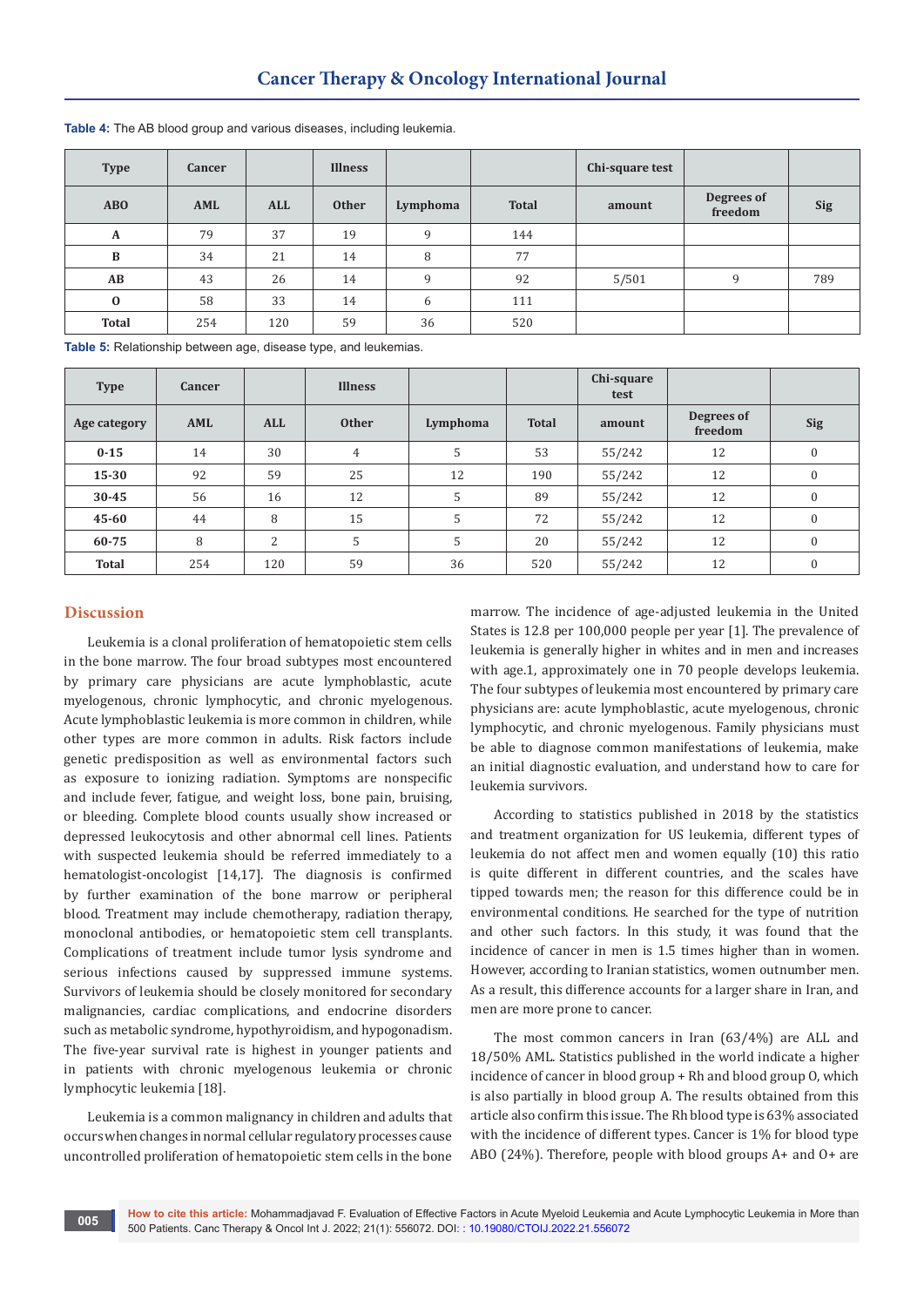more susceptible to various types of different blood cancers on the other hand, because Iran has a high incidence of blood group O. This is also due to this blood group has a high percentage of blood cancers. According to statistics from the United States leukemia treatment organization 2009, leukemia is most common in people aged 40 to 70 (of course). By separating the spectrum of children from society, the highest incidence has been reported in the age group of 15 to 45 years. In Iran, because young people (20 to 40 years old make up 9% of the population and the possibility of exposure to this wide range of environmental factors such as noise pollution, chemicals, etc.) is very high, the most incidence of cancer is also in this range. Hejazi et al., indicated that the elderly aged 15 to 25 years have the highest mortality rate associated with leukemia, but due to a lack of hospitalization and treatment of children with leukemia in these two hospital wards, the age group under 15 has a very low ratio in this study. Today, prevention methods are a higher priority than treatment methods. Molecular methods such as PCR, microbial, biological chips, and a variety of molecular methods exist in the world, whose role is to identify people prone to various diseases to prevent them from contracting them before the favorable factors are provided. The staggering costs of health care have been avoided, and mental and social health are great help. Researchers have worked hard. We have a system of molecular and genetic linkages in the occurrence of diseases. Identify and prevent infections.

## **Conclusion**

The high degree of correlation between the variables studied in this article indicates the importance of these factors in the development of various types of leukemia. Nevertheless, since the statistical population of this research is relatively small and it may not have a good geographical distribution, the importance and the ratio of this relationship between the parameters to be compared is low. Perhaps by expanding such research in different parts of the country, key results can be achieved in preventing cancer.

## **Acknowledgment**

Thanks to Dr. Yousef Naserzadeh for PCR analysis and final editing of the article.

## **References**

- 1. D Fiere , E Lepage, C Sebban, C Boucheix, [C Gisselbrecht,](https://pubmed.ncbi.nlm.nih.gov/8410124/) et al. (1993) [Adult acute lymphoblastic leukemia: a multicentric randomized trial](https://pubmed.ncbi.nlm.nih.gov/8410124/)  [testing bone marrow transplantation as postremission therapy. The](https://pubmed.ncbi.nlm.nih.gov/8410124/)  [French Group on Therapy for Adult Acute Lymphoblastic Leukemia. J](https://pubmed.ncbi.nlm.nih.gov/8410124/)  [Clin Oncol 11\(10\): 1990-2001.](https://pubmed.ncbi.nlm.nih.gov/8410124/)
- 2. Stephanie Vairy, Julia Lopes Garcia, Pierre Teira, Henrique Bittencourt, [et al. \(2018\) CTL019 \(tisagenlecleucel\): CAR-T therapy for relapsed](https://pubmed.ncbi.nlm.nih.gov/30518999/)  [and refractory B-cell acute lymphoblastic leukemia. Drug Des Devel](https://pubmed.ncbi.nlm.nih.gov/30518999/)  [Ther 12: 3885- 3898.](https://pubmed.ncbi.nlm.nih.gov/30518999/)
- 3. Young-A Heo , Yahiya Y Syed , [Susan J Keam \(2019\) Pegaspargase: a](https://pubmed.ncbi.nlm.nih.gov/31030380/)  [review in acute lymphoblastic leukaemia. Drugs 79\(7\): 767-777.](https://pubmed.ncbi.nlm.nih.gov/31030380/)
- 4. [Bahoush G, M Nojoomi \(2019\) Frequency of cytogenetic findings and](https://pubmed.ncbi.nlm.nih.gov/31819303/)

[its effect on the outcome of pediatric acute lymphoblastic leukemia.](https://pubmed.ncbi.nlm.nih.gov/31819303/)  [Medical Archives 73\(5\): 311-315.](https://pubmed.ncbi.nlm.nih.gov/31819303/)

- 5. John K Lin , [Benjamin J Lerman](https://pubmed.ncbi.nlm.nih.gov/30212291/) , James I Barnes, Brian C Boursiquot , [Yuan Jin Tan, et al. \(2018\) Cost effectiveness of chimeric](https://pubmed.ncbi.nlm.nih.gov/30212291/)  [antigen receptor T-cell therapy in relapsed or refractory pediatric](https://pubmed.ncbi.nlm.nih.gov/30212291/)  [B-cell acute lymphoblastic leukemia. J Clin Oncol 36\(32\): 3192-3202.](https://pubmed.ncbi.nlm.nih.gov/30212291/)
- 6. Claudia Lanvers-Kaminsky, Andreas Niemann, Maria Eveslage, Joachim Beck, Thomas Köhnke [et al., Asparaginase activities during intensified](https://pubmed.ncbi.nlm.nih.gov/31480965/)  [treatment with pegylated E. coli asparaginase in adults with newly](https://pubmed.ncbi.nlm.nih.gov/31480965/)  [diagnosed acute lymphoblastic leukemia. Leukemia & Lymphoma](https://pubmed.ncbi.nlm.nih.gov/31480965/)  [61\(1\): 138-145.](https://pubmed.ncbi.nlm.nih.gov/31480965/)
- 7. Guoqing Wei , Yongxian Hu, Chengfei Pu , Jian Yu , [Yi Luo, et al. \(2018\)](https://pubmed.ncbi.nlm.nih.gov/29417201/)  [CD19 targeted CAR-T therapy versus chemotherapy in re-induction](https://pubmed.ncbi.nlm.nih.gov/29417201/)  [treatment of refractory/relapsed acute lymphoblastic leukemia:](https://pubmed.ncbi.nlm.nih.gov/29417201/)  [results of a case-controlled study. Ann Hematol 97\(5\): 781-789.](https://pubmed.ncbi.nlm.nih.gov/29417201/)
- 8. [Anumeha Chaturvedi](https://pubmed.ncbi.nlm.nih.gov/35212133/) , Dhanalaxmi Shetty , Sitaram Gundu Ghogale , Nilesh Deshpande , [Yajamanam Badrinath](https://pubmed.ncbi.nlm.nih.gov/35212133/) et al. (2022) [Detecting hypodiploidy with endoreduplication and masked](https://pubmed.ncbi.nlm.nih.gov/35212133/)  [hypodiploidy in B-cell acute lymphoblastic leukemia using multicolor](https://pubmed.ncbi.nlm.nih.gov/35212133/)  [flow cytometry. Cytometry Part B: Clinical Cytometry 102\(3\): 199-208.](https://pubmed.ncbi.nlm.nih.gov/35212133/)
- 9. Yaping Wang, Xiaopeng Ma, Jie Huang, Xiaoyun Yang, [Meiyun Kang,](https://pubmed.ncbi.nlm.nih.gov/35504885/) et [al. \(2022\) Somatic FOXC1 insertion mutation remodels the immune](https://pubmed.ncbi.nlm.nih.gov/35504885/)  [microenvironment and promotes the progression of childhood acute](https://pubmed.ncbi.nlm.nih.gov/35504885/)  [lymphoblastic leukemia. Cell Death Dis 13\(5\): 1-14.](https://pubmed.ncbi.nlm.nih.gov/35504885/)
- 10. Frances C Bach, [Deepani W Poramba-Liyanage](https://pubmed.ncbi.nlm.nih.gov/35359916/) , Frank M Riemers , Jerome Guicheux , [Anne Camus, et al. \(2022\) Notochordal](https://pubmed.ncbi.nlm.nih.gov/35359916/)  [cell-based treatment strategies and their potential in intervertebral](https://pubmed.ncbi.nlm.nih.gov/35359916/)  [disc regeneration. Front Cell Dev Biol 9: 780749.](https://pubmed.ncbi.nlm.nih.gov/35359916/)
- 11. Ipsita Chakravarty, [Roshan J Pradeepam,](https://pubmed.ncbi.nlm.nih.gov/26044865/) Kanika Kundu, Pankaj K Singh, [Subir Kundu \(2015\) Mycofabrication of gold nanoparticles](https://pubmed.ncbi.nlm.nih.gov/26044865/)  [and evaluation of their antioxidant activities. Current pharmaceutical](https://pubmed.ncbi.nlm.nih.gov/26044865/)  [biotechnology 16\(8\): 747-755.](https://pubmed.ncbi.nlm.nih.gov/26044865/)
- 12. [Isabelle Rose Leo, Luay Aswad,](https://www.nature.com/articles/s41467-022-29224-5) Matthias Stahl, Elena Kunold, Frederik [Post, et al. \(2022\) Integrative multi-omics and drug response](https://www.nature.com/articles/s41467-022-29224-5)  [profiling of childhood acute lymphoblastic leukemia cell lines. Nature](https://www.nature.com/articles/s41467-022-29224-5)  [communications 13\(1\): 1-19.](https://www.nature.com/articles/s41467-022-29224-5)
- 13. [Vinod Vijay Subhash, Libby Huang, Alvin Kamili, Marie Wong, Dan](https://www.nature.com/articles/s41416-021-01538-z)  [Chen, et al. \(2022\) Whole-genome sequencing facilitates patient](https://www.nature.com/articles/s41416-021-01538-z)[specific quantitative PCR-based minimal residual disease monitoring](https://www.nature.com/articles/s41416-021-01538-z)  [in acute lymphoblastic leukaemia, neuroblastoma and Ewing sarcoma.](https://www.nature.com/articles/s41416-021-01538-z)  [British journal of cancer 126\(3\): 482-491.](https://www.nature.com/articles/s41416-021-01538-z)
- 14. [Shenyuan Chen](https://pubmed.ncbi.nlm.nih.gov/35607400/) , Fengtian Sun , Hui Qian , Wenrong Xu , Jiajia Jiang , et [al. \(2022\) Preconditioning and Engineering Strategies for Improving](https://pubmed.ncbi.nlm.nih.gov/35607400/)  [the Efficacy of Mesenchymal Stem Cell-Derived Exosomes in Cell-Free](https://pubmed.ncbi.nlm.nih.gov/35607400/)  [Therapy. Stem Cells Int 2022: 1779346.](https://pubmed.ncbi.nlm.nih.gov/35607400/)
- 15. Giulio Genovese, Anna K Kahler, [Robert E Handsaker,](https://pubmed.ncbi.nlm.nih.gov/25426838/) Johan Lindberg, Samuel A Rose, [et al. \(2014\) Clonal hematopoiesis and](https://pubmed.ncbi.nlm.nih.gov/25426838/)  [blood-cancer risk inferred from blood DNA sequence. New England](https://pubmed.ncbi.nlm.nih.gov/25426838/)  [Journal of Medicine 371\(26\): 2477-2487.](https://pubmed.ncbi.nlm.nih.gov/25426838/)
- 16. [Lyu FJ \(2022\) Impact of Microenvironmental Changes during](https://www.mdpi.com/2306-5354/9/4/148?type=check_update&version=1)  [Degeneration on Intervertebral Disc Progenitor Cells: A Comparison](https://www.mdpi.com/2306-5354/9/4/148?type=check_update&version=1)  [with Mesenchymal Stem Cells. Bioengineering 9\(4\): 148](https://www.mdpi.com/2306-5354/9/4/148?type=check_update&version=1).
- 17. [Yousef N, M Niloufar, P Elena \(2019\) Antipathogenic effects of emulsion](https://www.cabdirect.org/cabdirect/abstract/20193324473)  [and nanoemulsion of cinnamon essential oil against Rhizopus rot and](https://www.cabdirect.org/cabdirect/abstract/20193324473)  [grey mold on strawberry fruits. Foods and Raw materials 7\(1\): 210-](https://www.cabdirect.org/cabdirect/abstract/20193324473) [216.](https://www.cabdirect.org/cabdirect/abstract/20193324473)
- 18. Naserzadeh Y, R Pouya, M Kasirlo (2014) Effects of herb Cinnamon to control blood sugar and fat. Advances in Environmental Biology 8(13): 1119-1123.